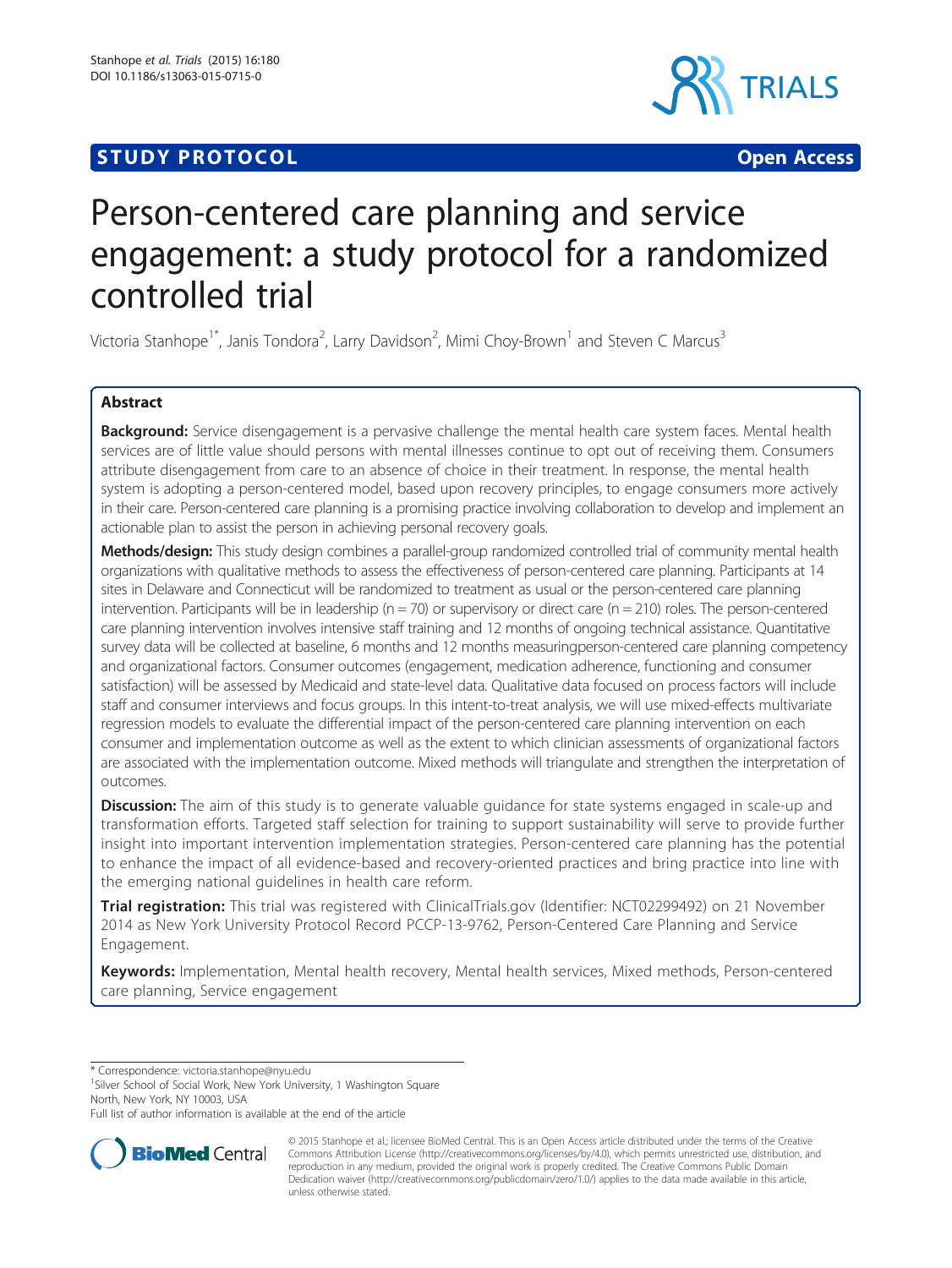# Background

Service disengagement is one of the most pervasive and challenging problems currently facing the mental health care system [[1,2\]](#page-9-0). Epidemiological studies have shown that 33% to 55% of people who meet criteria for an axis I diagnosis (according to the Diagnostic and Statistical Manual of Mental Disorders, Fourth Edition [[3\]](#page-9-0)) have received no mental health care in the past year [[4\]](#page-9-0). Of those who do seek care or are hospitalized, an estimated 24% do not attend treatment sessions as scheduled, 20% drop out of treatment before it is completed, and 18% to 67% do not attend outpatient treatment after hospitalization [[1,5](#page-9-0)]. During the Clinical Antipsychotic Trials of Intervention Effectiveness study, 64% to 82% of patients dropped out of treatment within the first year [\[6](#page-9-0)]. No matter how effective mental health services are now or become in the future, they are of little value should persons with mental illnesses continue to choose not to receive them.

Although there are many reasons why people disengage from care [[7\]](#page-9-0), people's experience of the treatment process is one significant factor that can be addressed by practice innovation. Consumers have attributed their disengagement from care to having poor alliances with care providers, including experiences of not being listened to and not being offered the opportunity to make decisions and collaborate in their own treatment [\[5,8](#page-9-0)]. In response, the mental health system is moving toward a more person-centered model, based upon recovery principles, to engage consumers more actively in their own care [\[9](#page-9-0)]. States have embraced this model in theory, and they are now looking for guidance on how best to implement this model in practice, including how to maximize service quality and consumer outcomes, given the limited resources available to them for workforce development [[10\]](#page-9-0). The proposed study tackles this pressing issue by testing the effectiveness of person-centered care planning (PCCP), a manualized, provider-based intervention that maximizes consumer choice for adults receiving mental health services [\[11\]](#page-9-0). By targeting the service-planning process that is shared by all evidence-based practices (EBPs) and mental health services, PCCP embeds a value-added component throughout the agency.

# Person-centered care planning

PCCP makes real a service approach that has been championed by the Institute of Medicine and the New Freedom Commission on Mental Health [[12,](#page-9-0)[13](#page-10-0)]. By shifting from an illness and/or deficit focus to a strengths-based, person-centered one, this intervention fundamentally changes a practice culture that has resulted in many people walking away from the care they need. Instead, PCCP offers an opportunity for people to

enter into a genuine partnership with the care system to improve the overall quality and effectiveness of care. PCCP emerged from the federal agenda to transform mental health care to a recovery orientation and is now being adopted at the state level [\[14](#page-10-0)]. Models of PCCP were initially developed and found effective for use with persons with developmental disabilities in the 1980s [[15,16\]](#page-10-0). With two randomized trials and evaluations at the state level demonstrating positive results, PCCP has been identified as a promising practice [[17,18](#page-10-0)]. PCCP involves a collaborative process between the service user and all of those people in the person's life whom he or she identifies as supportive of his or her recovery, including clinical practitioners, other mental health staff involved in the person's care, and any natural supporters (for example, friends, family members, representatives from faith communities). The aim of the planning process is to develop and implement an actionable plan to assist the person in achieving his or her unique personal goals along the journey of recovery. This plan is also intended to address the specific mental health and/ or substance use barriers interfering with the person's goal achievement, and in this way it is able to meet the rigorous documentation elements required by accrediting and funding bodies (that is, the Joint Commission and Centers for Medicare and Medicaid Services).

Person-centered care plans are (1) oriented toward promoting recovery rather than only minimizing illness and symptoms; (2) based on the person's own unique life goals and aspirations; (3) focus and build on the person's capacities, strengths and interests; (4) articulate the person's own role and the role of both paid practitioners and natural supports in assisting the person to achieve his or her own goals; (5) emphasize the use of natural community settings rather than segregated program settings; and (6) anticipate and allow for uncertainty, setbacks and disagreements as inevitable steps on the path to greater self-determination [\[10](#page-9-0)]. These principles make PCCP truly transformative and ultimately sustainable, but they also create challenges when implemented in real-world settings. As with other recovery-oriented practices, PCCP demands a profound shift in values and culture that has implications for providers, organizations and systems [[19](#page-10-0)]. Therefore, sustainable changes in provider behavior may be most likely when training is accompanied by corresponding changes in beliefs, attitudes, and organizational culture, policies and structures.

Prior research has indicated that PCCP is a promising practice across a variety of settings. In one study, researchers randomized five community mental health clinics (CMHCs) to the PCCP condition and five CMHCs to treatment as usual, with providers in the experimental settings receiving training and ongoing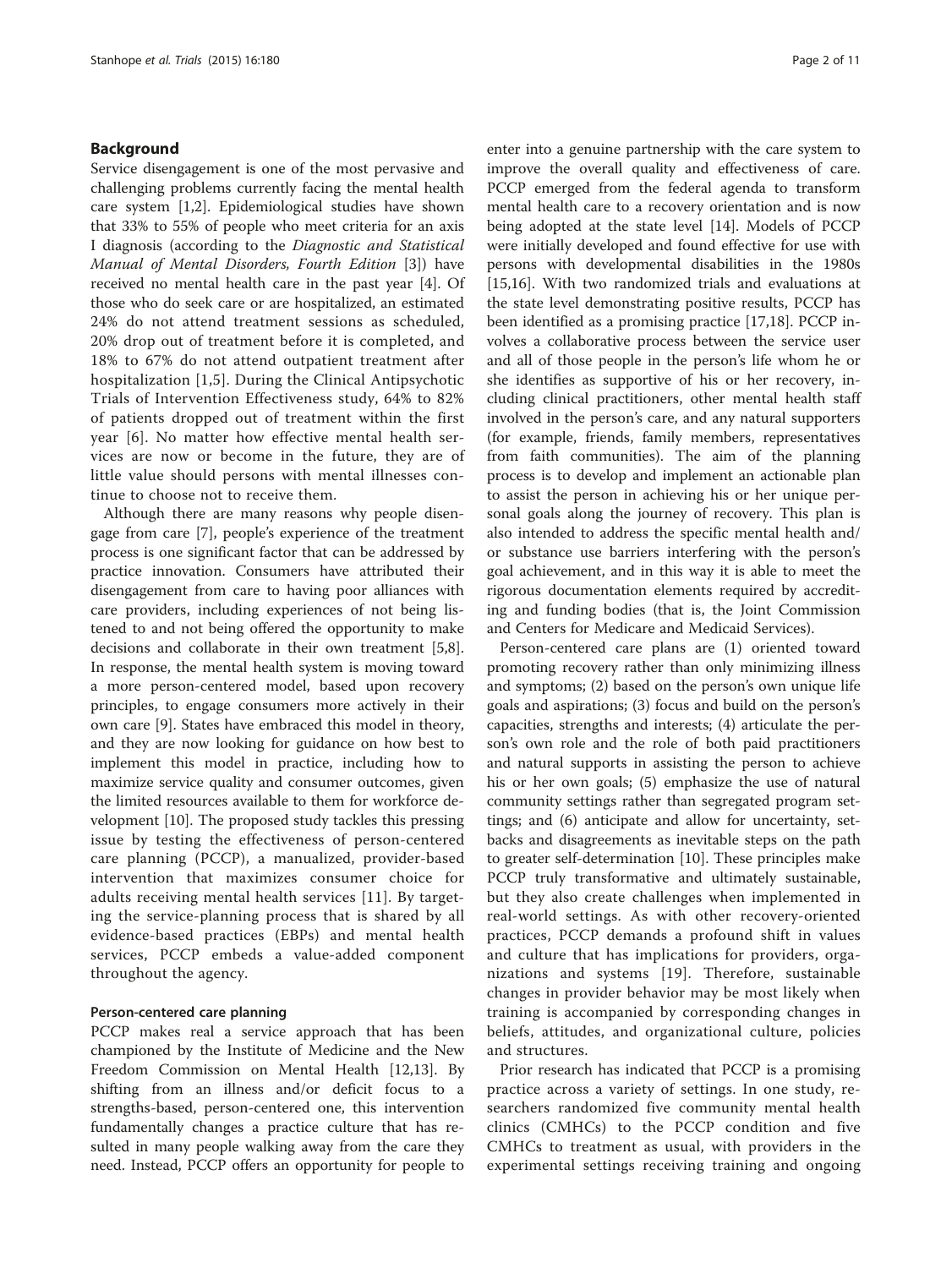coaching in PCCP [[18\]](#page-10-0). The experimental condition had fewer "no shows", demonstrating higher levels of consumer engagement, and clinicians reported higher rates of medication adherence as compared with the control sites. In a second randomized controlled trial, PCCP was combined with illness management and recovery and a peer-run community integration program for low-income adults of Hispanic and/or African origin with psychotic disorders [\[17](#page-10-0)]. The intervention was found to be effective in increasing participants' active involvement in the care-planning process and in increasing inclusion in the planning process for housing, employment and education. The intervention also increased participants' sense of control and efficacy in their self-care and overall lives, reduced psychotic symptoms and increased family and social support. Although both of these studies indicated that PCCP was effective, PCCP was combined with other interventions, making its specific impact hard to assess. In addition, researchers have documented concerns specific to implementing recovery-oriented practices, including PCCP. These include beliefs that recovery oriented practice is not unique or novel, that it is too burdensome for overextended clinicians, that it is not desired by people with severe mental illnesses, that it is not evidence-based or reimbursable, that it devalues provider expertise, and that it is too risky because it

increases provider exposure to incidents and liability [[20](#page-10-0),[21\]](#page-10-0). Such concerns pose formidable barriers to implementation if not addressed. To address and further evaluate these concerns, data will be collected on organizational factors to assess if differences in organizational culture impact the implementation of PCCP.

#### Conceptual framework and causal model

The primary aim of the study is to examine the effectiveness of PCCP while also seeking to assess the influence of organizational variables on the implementation of PCCP and its impact on consumer outcomes. The conceptual framework integrates implementation science and mental health recovery to hypothesize causal relationships between the organization, provider and service user.

# Organizational factors

The organizational level assessment targets three organizational factors: transformational leadership, recovery orientation and organizational readiness. Positive change in these three factors is hypothesized to bring about the necessary organizational conditions for successful training of providers in PCCP and improvement in service user outcomes (see Figure 1 for causal model used in this study).

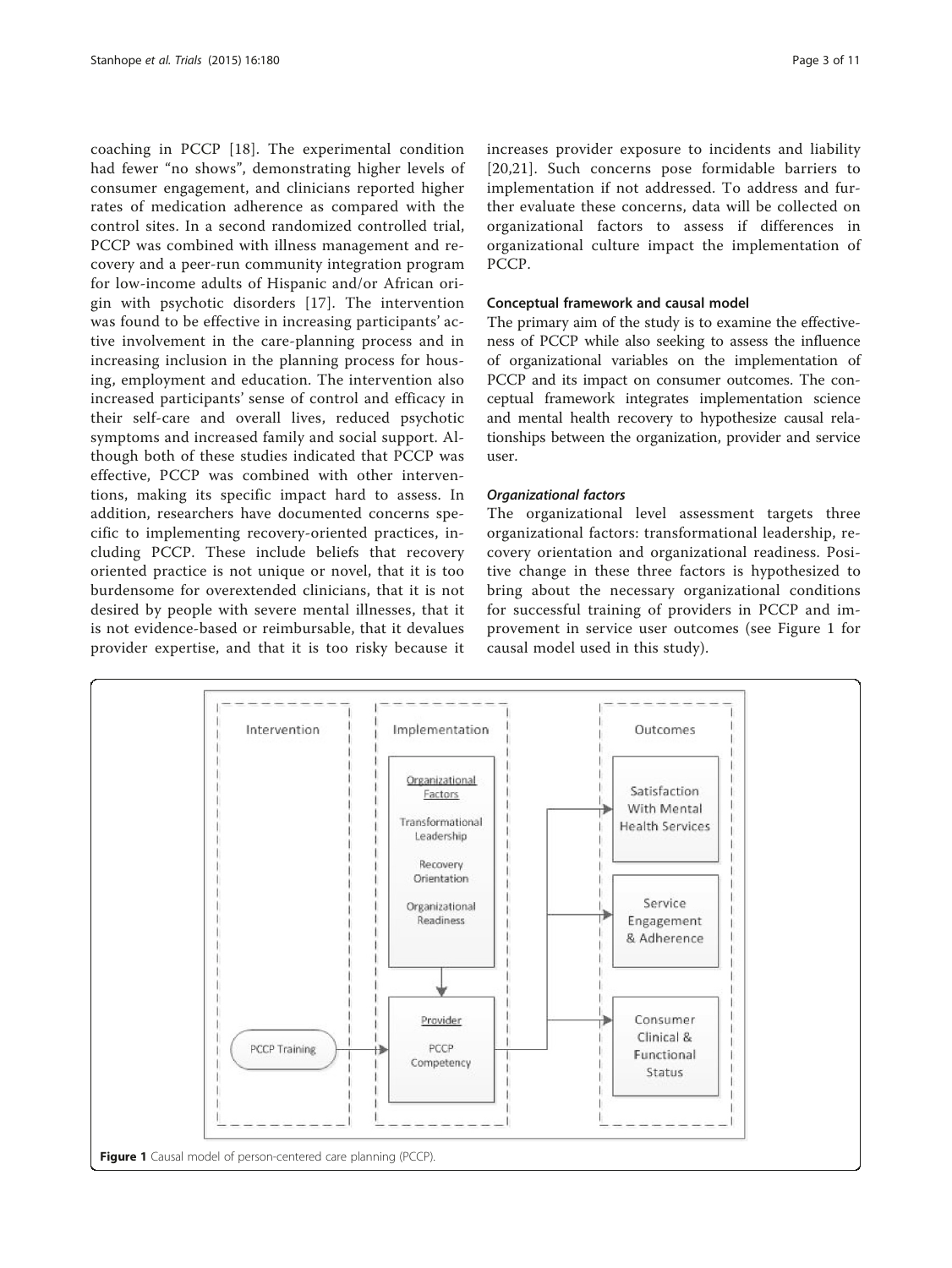Transformational leadership is a key upstream organizational factor in creating mental health service organizations that are open to change [[22\]](#page-10-0), can improve client outcomes [[23](#page-10-0)] and are recovery-oriented [[24](#page-10-0)]. The leadership qualities that promote transformation are those that inspire providers to adopt the values and goals of their leaders [[25](#page-10-0)]. As opposed to focusing on the completion of specific tasks (transactional leadership), transformational leaders motivate providers by conveying a shared sense of mission and heightening expectations for performance. Recovery orientation is the specific values–innovations fit [[26](#page-10-0)] needed to successfully implement PCCP. Moving toward genuinely person-centered care involves not simply technical skills but also a paradigm shift in how providers understand and value their work with consumers. Nine principles have been identified with regard to recovery orientation, including renewing hope and commitment and redefining self and assuming control [\[27\]](#page-10-0). Organizational readiness, which captures both motivation and capacity for change, is now recognized as a critical precursor to successful adoption of innovation in behavioral health care settings [[28](#page-10-0)]. This multifaceted construct reflects how the sum of individual attitudes and behaviors operate at a collective level within an organization [[29](#page-10-0)]. First, staff must be motivated to change by a perceived need for new skills and have confidence in their own ability to adapt to, master and share new skills. Second, organizational climates conducive to change must convey a clear sense of mission and goals, promote staff cohesion and cooperation, and reflect an openness to change. Third, change must be supported by the necessary resources, which include adequate staffing, training, equipment and alignment of procedures [[30](#page-10-0)].

#### Person-centered care planning competency

PCCP competency is the extent to which providers adhere to the intervention (fidelity) and demonstrate the necessary value endorsement and skills to implement PCCP. High-quality PCCP consists of four components: (1) believing people have a right to self-determination, (2) interacting with persons with respect and projecting a hopeful vision for the future, (3) producing a highquality written service plan and (4) having high expectations for outcomes related to life goals. In accordance with the PCCP manual, the intervention targets provider attitudes and behaviors related to these four areas with training of clinical supervisors and provision of technical assistance (TA) for a 1-year period.

### **Outcomes**

Study outcomes are impacted by the choice and perceived relevance of the services offered to consumers.

Increasingly, service engagement and adherence are being understood as a function of choice that operates within the broader context of the myriad decisional and social processes that occur when a person enters care [[7\]](#page-9-0). Therefore, whether people choose to use medication or services is determined in large part by the extent to which people feel that they have had a choice leading up to these specific adherence decisions. Self-determination also requires that choices be directly relevant to an individual's values, preferences and life goals rather than just choosing between limited options that are not perceived to increase quality of life [\[31\]](#page-10-0). Service engagement that is precipitated by an increase in self-determination has been found to be associated with greater satisfaction with services [\[32](#page-10-0)]. PCCP seeks to maximize choice and ownership of the treatment process by engaging people in care that is relevant and responsive to their holistic needs and life goals. This increases the likelihood that they will adhere to and benefit from treatment. Making decisions, considered a fundamental "capability" needed in order to pursue a meaningful life [[33\]](#page-10-0), nevertheless may not be a readily accessible skill for those who have not had control over their lives for many years. PCCP also addresses what Deegan referred to as "learned helplessness" [\[34](#page-10-0)] by offering consumers not only choices but also the supports and skills they need in order to achieve higher functional status and regain a sense of control over their lives.

#### Methods

This trial has three aims. Aim 1 and Aim 2 utilize quantitative methods and Aim 3 utilizes qualitative methods.

Aim 1 is to assess the effectiveness of PCCP. Aim 2 is to assess organizational factors in the implementation and effectiveness of PCCP.

#### Participants

We randomly selected 14 research sites from among all community mental health clinics (CMHCs) in Delaware and Connecticut. These agencies serve approximately 8,000 consumers. We used the Power and Precision software package (Biostat, Englewood, NJ, USA) to calculate sample sizes needed to achieve 80% power ( $\alpha$  = 0.05) to detect these effects in our two-level hierarchical design where clinicians and patients are nested within CMHCs. The software accounts for this nesting using the intracluster correlation coefficient (ICC), a measure of the relatedness of clustered data that compares the variance within and between clusters. The ICC in our pilot data was 0.013. To achieve the study aims, we will need 280 participants (20 per site). We will need 1,125 medical record reviews (75 per site).

The services delivered at the CMHCs include psychiatric crisis intervention, individual and group therapy,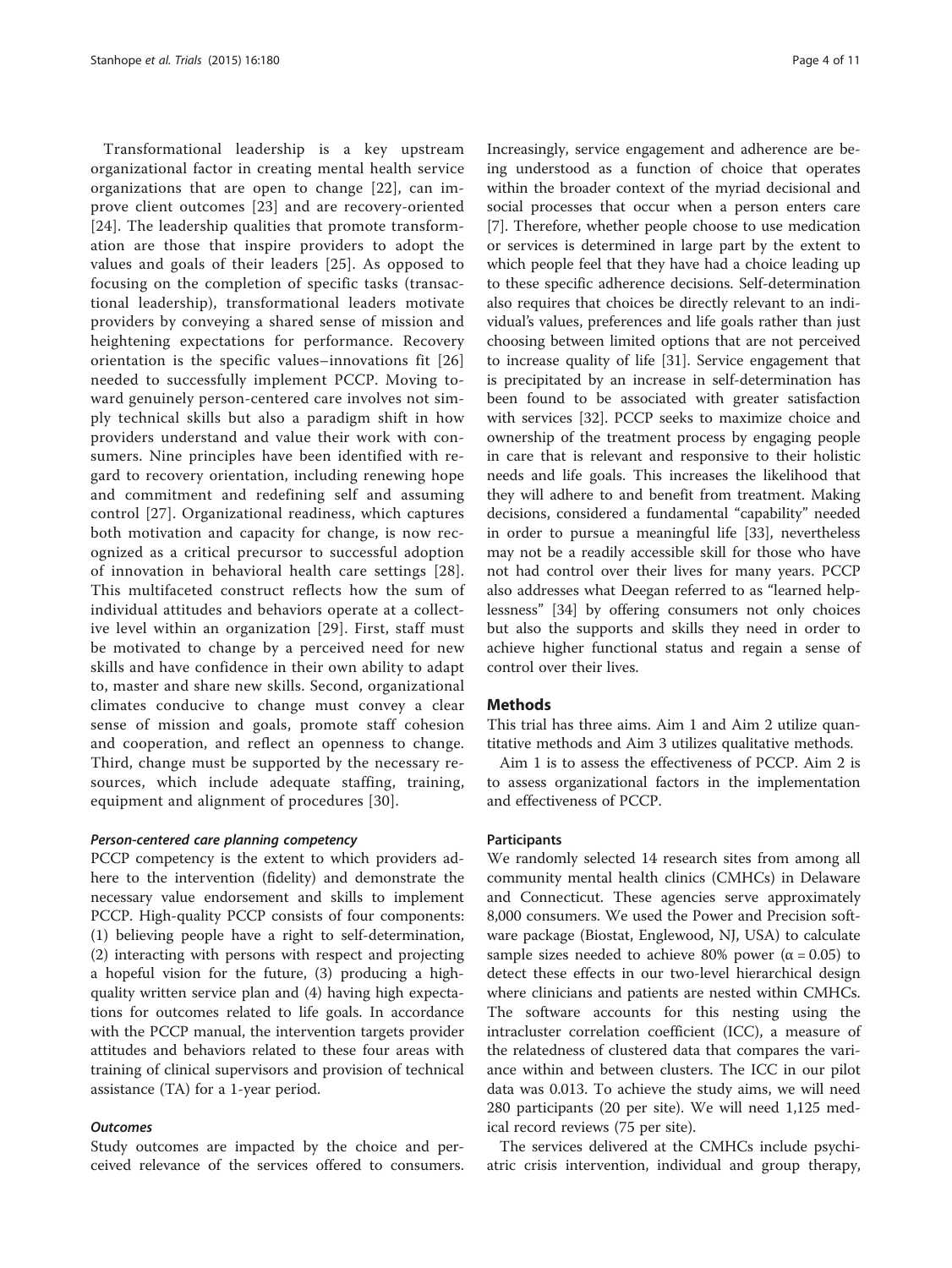psychiatric evaluation, medication management, case management, community support programs and rehabilitation services. A total of 280 providers will be recruited for the study. Within each research site, five clinical supervisors, ten direct care staff and five leadership staff will be recruited to participate in the study. The supervisors are clinical staff who are directly responsible for supervising the direct care staff. Direct care staff are clinicians who provide frontline services to consumers without any supervisory duties. The supervisors and direct care staff work in the outpatient mental health programs listed above. They come from a variety of disciplines, including social work, psychology, psychiatric rehabilitation, counseling and peer support. The leadership staff are in administrative positions and do not directly supervise direct care staff. Their titles include executive director, medical director, administration direction, operations director, quality improvement director, clinical services directors, peer support or consumer affairs director, training and staff development director, rehabilitation services director, human resources director, and representatives from the agency's consumer advisory council.

Each supervisor will nominate two direct care staff who report to them. They will nominate individuals based on whether they fulfill the criteria of change agents, which are that they have worked at the agency for more than 1 year, have demonstrated leadership potential, are open to change and adoption of new practices and are perceived as a resource and/or role model by other direct care staff.

Secondary data will be used to assess consumer outcomes. Consumers eligible for this study will be adults who have received services at the CMHCs continuously for 1 year prior to the study. We will use the Medicaid and state mental health data of all eligible consumers.

#### Randomization

The 14 sites (8 in Connecticut and 6 in Delaware) selected for the study will be randomized into the 2 study arms, yielding 7 sites per condition, balanced by state. A research team member will use SAS 9.3 software to generate the allocation sequence assigning sites to condition. The software will generate randomized lists blocked by state, ensuring three experimental sites and three control sites in Delaware and four experimental sites and four control sites in Connecticut. The responsible team member will be blinded to site-specific information during randomization. Blinding is not possible, given the circumstances of the intervention.

# Intervention

PCCP provides a framework for the collaborative cocreation of a recovery-oriented treatment plan that is

driven by an individual's most valued life goals. Providers will learn how to elicit and empathize with their client's subjective experiences as a whole person and how to help the consumer identify and articulate interests, preferences and personal recovery goals. Challenges include reframing symptoms and impairments as barriers to goal attainment; reframing the use of medications as tools for overcoming these barriers and moving ahead in one's life; instilling hope and encouraging the person's incremental efforts in the face of fear, uncertainty and demoralization; identifying short-term, realistic and measurable objectives that can be achieved within the plan period of 3 to 6 months while keeping these objectives explicitly connected to longer-term aspirations that might span years; and expanding a person's network to include natural supporters as well as professional care providers.

The PCCP implementation strategy targets change in direct service provider behavior by providing training and follow-up TA to clinical supervisors and nominated direct care staff over a yearlong period. This targeted staff selection is aimed at contributing strategies for scaling up and sustaining practices in large mental health systems. This strategy serves to integrate ongoing, knowledgeable supervision of direct care staff from onset. Additionally, the nominated direct care staff are selected in part for their demonstrated leadership potential. Clinical supervisors and direct care staff will employ this interpersonal influence and formal and informal leadership roles as "change agents" within their teams and programs [[35,36\]](#page-10-0).

To ensure rigorous testing, this implementation-asusual strategy will follow the current "gold standard" for training in EBP. This includes a workshop with behavioral rehearsal (that is, practice), ongoing supervision and coaching on skills, and a provider training manual to reinforce learning [[37,38](#page-10-0)]. Clinical supervisors and direct care staff will receive 2-day training aimed at providing practical, nuts-and-bolts guidance for how to maintain a strengths-based recovery orientation within a comprehensive, person-centered plan that also meets rigorous documentation standards. The training will address how to provide PCCP and how to transfer this knowledge and skills via supervision to direct services staff. It begins with a brief introduction to the broader construct of recovery-oriented care to ensure that participants have a shared conceptual foundation for the more advanced PCCP skills training. The content of PCCP training is organized around a published logic model [[11\]](#page-9-0) that walks supervisors through a series of steps in creating person-centered recovery plans. These steps include initial request for services, comprehensive strengths-based assessment, shared prioritization of action areas, collaborative development of recovery plan content (including goals, strengths and/or barriers, and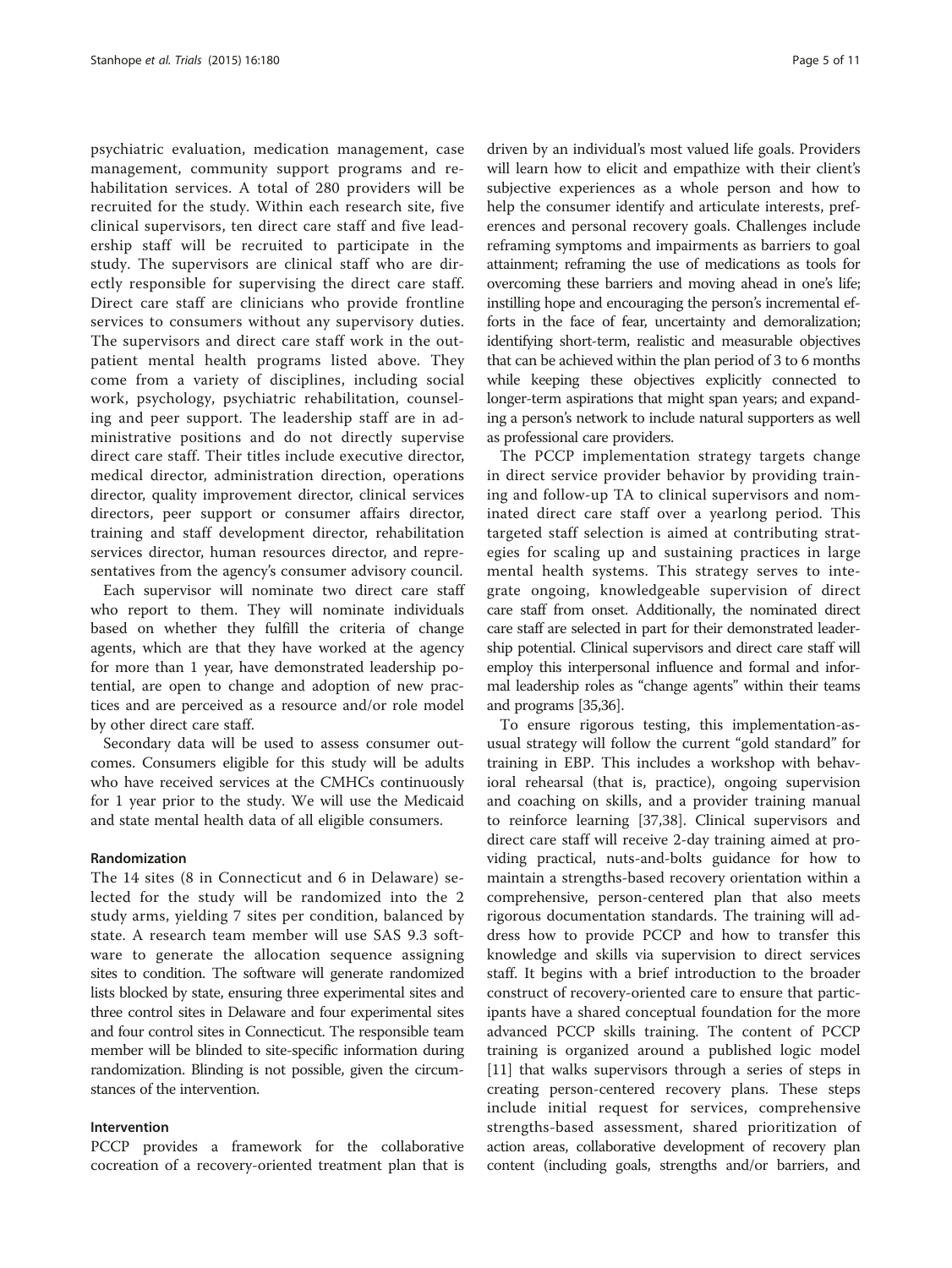short-term objectives), delivery of services consistent with an established plan, and monitoring of both the quality of the planning process and its impact on consumer outcomes. In each of these areas, opportunities to maximize the person-centered nature of both the process (that is, how roles, relationships and planning meetings look different in PCCP) and the documentation (that is, the resultant written recovery plan) are highlighted. Significant emphasis is placed on the changing roles of both the consumer and the practitioner in PCCP, with tools provided to support the development of competence and confidence in these shifting roles.

Trainees will be given the provider training manual as well as a consumer toolkit. The provider manual is a published 154-page guide developed by the Yale Program for Recovery and Community Health. The consumer toolkit, also developed by Yale Program for Recovery and Community Health, is a 24-page guide designed to explain to consumers the process of person-centered care planning. Designed for administrators and providers, the manual gives detailed step-by-step guidance on how to write person-centered plans for people receiving behavioral health plans. To strengthen the transfer of learning from the initial training to participants' daily work, clinical supervisors will be asked to participate in two follow-up TA telephone calls per month. The first call of each month will be a case presentation and consultation call. The supervisor's team will be invited to participate in the call, and training consultants will offer live modeling of how supervisors should conduct these PCCP feedback sessions with their supervisees. The second monthly call will involve the clinical supervisors only and will be fully dedicated to supporting supervisors with implementation issues they encounter as they encourage the adoption of PCCP by their team members. The training team will keep logs of the training and record process notes of TA calls to measure the frequency and intensity of training given to each provider.

# Measurement

The intervention will be conducted over a period of 12 months and will be staggered across experimental sites. Organizational factors and PCCP competency will be measured by surveys of the leaders, clinical supervisors and direct care staff because reliable assessment requires multiple perspectives [\[30](#page-10-0)]. These surveys will be administered at baseline, 6 months and 12 months. Chart reviews will also be used to measure PCCP competency. Service engagement and consumer outcomes will be measured using state mental health data and Medicaid claims data.

Online assessment measures will be administered to all study participants, regardless of treatment condition. Researchers will collaborate with each CMHC to identify

the leadership staff, clinical supervisors and direct care staff. An e-mail with an embedded URL linking participants to the online consent form and survey will be sent to each provider individually. Depending on their role in the agency, staff will receive one of the three surveys for direct care staff, clinical supervisors or executive leadership. The surveys are substantively equal with variation in the measurement versions and included language. Surveys will be completed at three time points: baseline, the midpoint of the intervention period (6 months) and postintervention (12 months). Each research site in the control condition will be paired with a site in the experimental condition, and the surveys will be e-mailed to pairs 1 month prior to the experimental site's receipt of the PCCP intervention. Chart reviews will assess 75 service plans per site before and after the intervention.

# Person-centered care planning competency

Person-Centered Care Questionnaire, administrative and provider versions The Person-Centered Care Questionnaire (PCCQ), created in 2009 by Tondora and Miller of the Yale Program for Recovery and Community Health, is a 32-item measure designed to assess the degree to which service planning is person-centered, with higher scores associated with a more person-centered service plan. This measure has not been validated. The PCCQ has been used to measure intervention fidelity by the investigative team in their work with multiple states. Respondents rate either their service-planning processes or the staff processes on a 5-point scale ranging from "strongly disagree" to "strongly agree".

Person-centered care planning Documentation Quality Review Tool This tool lists ten key indicators of person-centered care values and principles that can be applied to clinical record documentation. The measure generates a score from 0 to 10 (yes-or-no answers to ten indicators), with a higher score reflecting more personcenteredness. The PCCP Documentation Quality Review Tool was developed by the investigators in collaboration with the New York Association of Psychiatric Rehabilitation Services. This is not a validated measure, but an initial pilot administration of the tool in one large New York CMHC was positively received by the agency administration, both for its breadth of content and for its ease of administration.

#### Organizational factors

Multifactor Leadership Questionnaire, leader and rater (staff) versions The Multifactor Leadership Questionnaire 5x-Short Form [[39\]](#page-10-0) is a widely used measure of leadership in organizations, and its dimensions have been associated with organizational performance and success [[22\]](#page-10-0). This study focused on transformational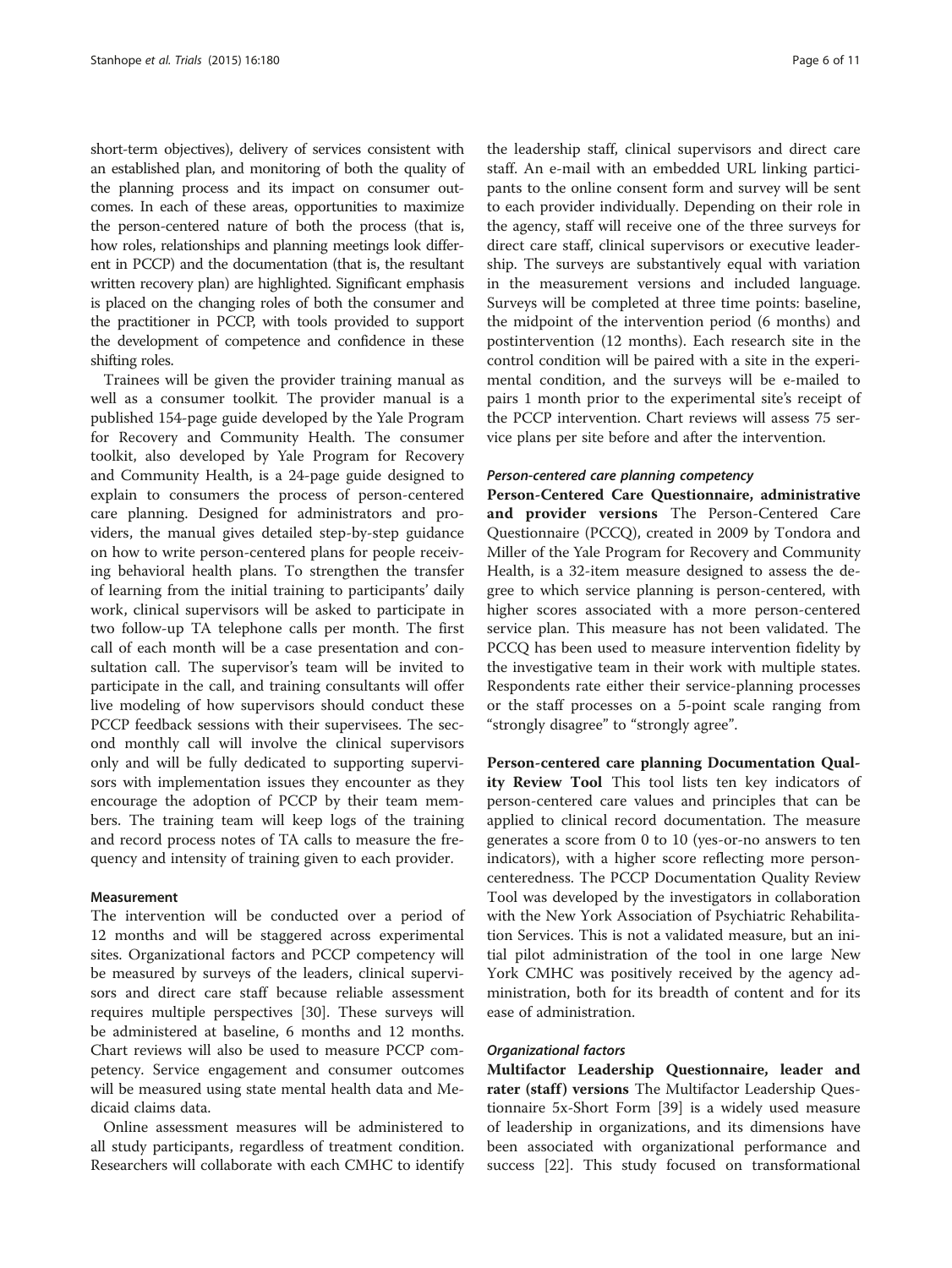leadership, which is composed of five subscales: idealized influence (belief of leadership character;  $\alpha = 0.91$ ), idealized influence (observed leadership behavior;  $\alpha = 0.86$ ), inspirational motivation ( $α = 0.94$ ), intellectual stimulation ( $\alpha = 0.93$ ) and individual consideration ( $\alpha = 0.87$ ) [[25\]](#page-10-0). Clinical supervisory and direct care staff were asked to rate the executive leadership, and the executive leadership were asked to rate themselves, on a 5-point frequency scale ranging from "not at all" to "frequently, if not always", with higher ratings indicating a higher degree of idealized influence, inspiration, intellectual stimulation and individual consideration.

Organizational Readiness for Change Scale, director and staff versions The Organizational Readiness for Change Scale [\[30](#page-10-0)] is used to assess provider perceptions of the readiness for change. This self-administered measure has four domains: motivational factors, staff attributes, program resources and organizational climate. This study focuses on the 30-item organizational climate domain with six subscales that correspond to organizational features associated with implementation of innovative practices [\[40,41](#page-10-0)]. The selected subscales include mission, cohesion, autonomy, communication, stress and change. Each subscale has acceptable internal consistency values ranging from 0.76 to 0.82 [\[30\]](#page-10-0). Respondents are asked to rate the working environment at their agency on a 5-point scale ranging from "strongly disagree" to "strongly agree", with higher ratings indicating higher degrees of climate for change.

Recovery Self-Assessment–Revised, administrator and provider versions The Recovery Self-Assessment– Revised scale (RSA) [[42\]](#page-10-0) is a 36-item measure assessing the degree to which recovery-oriented practices are implemented in an agency. Respondents are asked to rate the agency as a whole on a 5-point scale ranging from "strongly disagree" to "strongly agree" with items related to the scale's five components: life goals, involvement, diversity of treatment options, choice and individually tailored services. Higher scores indicate a higher integration of recovery-oriented practices. The RSA has been used as a quality improvement and/or research tool in over 35 states and in several different countries. In previous research, the RSA has been demonstrated to have excellent internal consistency, reliability and validity [[42-44\]](#page-10-0).

# Consumer outcomes

Community mental health visits Mental health visits at each agency are reported via the CMHC Service Ticket Form, which is completed by providers after each scheduled appointment or unscheduled visit. Visits are coded as no show, canceled, unscheduled or scheduled.

Outpatient mental health service use Medicaid claims data will be used to measure use of medication management, case management, individual and group psychotherapy services, and rehabilitative services. Relevant claims will be identified based on presence of an International Classification of Diseases, Ninth Revision, Clinical Modification (ICD-9-CM), mental health diagnostic code as primary diagnoses on evaluation and management visit claims or by corresponding Current Procedural Terminology (CPT) codes in all outpatient settings except emergency departments.

Medication adherence Medicaid claims data will be used to measure adherence to psychiatric medications. We will calculate adherence to newly initiated and ongoing use of antidepressants, antipsychotics and mood stabilizers using the medication possession ratio (MPR) [[45\]](#page-10-0). The MPR is a continuous measure of the usable days supplied from all prescriptions in each period divided by the number of days in each period.

Psychiatric hospitalizations and emergency department use Medicaid claims data will be used to measure psychiatric hospitalizations and emergency department use identified by relevant ICD-9-CM diagnostic codes (290 through 314), CPT codes, place of service and revenue center codes. The occurrence of any psychiatric hospitalization, the number of hospitalizations and the length of stay for each will be coded.

Employment, housing and forensic involvement status This information will be extracted from the state Annual Consumer Reporting Form, which contains questions about (1) primary employment, secondary employment and hours worked per week during the past 90 days; (2) residence and whether the consumer has been homeless in the past 30 days; and (3) current legal involvement.

Consumer satisfaction with services, social connectedness and improved functioning These domains will be measured by using state data from the Consumer/Client Satisfaction Survey, which consists of the state version of the Mental Health Statistics Improvement Program Consumer Survey, version 1.2 [\[46\]](#page-10-0). This 43-item measure has 23 items that measure consumer satisfaction with services, 13 items that measure functioning, and 4 items that measure social connectedness. Higher scores reflect greater satisfaction, functioning and connectedness.

# Consumer demographic and clinical characteristics

Consumer diagnosis, comorbid medical and substance abuse diagnoses, sex, age and race will be obtained from the Medicaid claims data for inclusion as covariates in our models.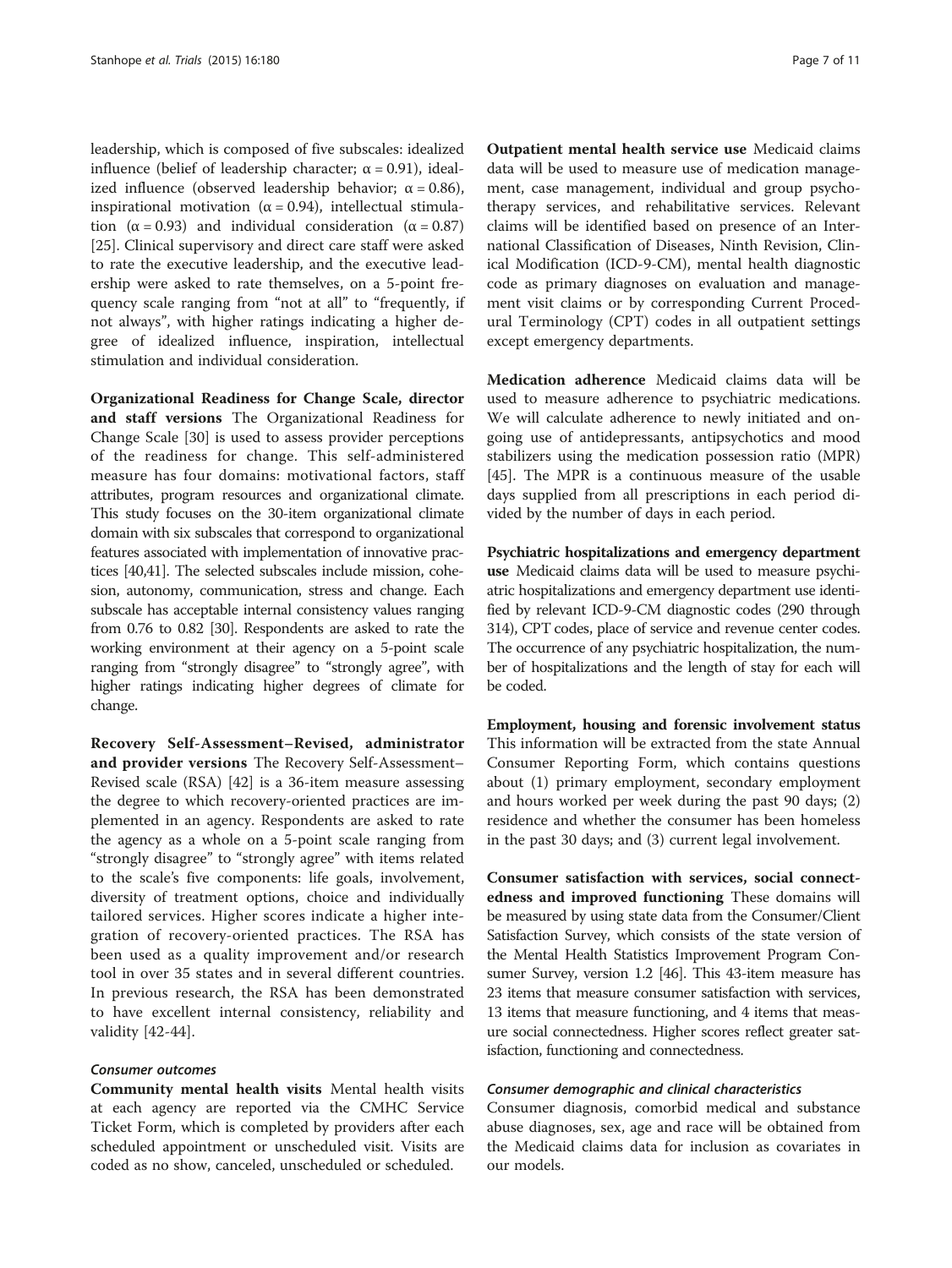#### Quantitative Data analysis

All analyses will be done by intent to treat (ITT). Differences across the two arms of the study (PCCP and treatment as usual) will be analyzed using the PROC MIXED statement in SAS statistical software (SAS Institute, Cary, NC, USA) to create mixed-effects multivariate regression models. Mixed-effects models will permit the appropriate analysis of nesting of study subjects within sites and repeated measurement of outcomes for subjects over time. Descriptive statistics will be examined for treatment groups and for additional groups as needed (for example, treatment completers versus dropouts). In addition, individual and average trajectories will be plotted for all repeated measures over time according to assigned treatment.

Bivariate analyses will be conducted using  $\chi^2$  tests for categorical variables and t-tests for continuous dependent variables at each time point to evaluate the differential impact of the PCCP intervention on each consumer and implementation outcome. All models will control for, as fixed effects, baseline consumer factors as appropriate (diagnosis, comorbid medical and substance abuse diagnoses, sex, age, race and psychiatric hospitalization rates). Models will be conducted separately for outcomes from leadership staff, clinical supervisors, chart reviews, state mental health data and Medicaid claims. The unit of observation in all models will be, as appropriate, clinical supervisors, organizational leaders or consumers.

In the analyses for aim 1, we will assess the effectiveness of PCCP on service engagement and clinical outcomes. We will use each outcome as the dependent variable and a dichotomized measure of the PCCP intervention (any intervention versus no intervention) as our independent variable. Controlling for relevant baseline characteristics and including a fixed effect for state, we will use separate mixed linear regression models to determine the impact of the intervention on each of the outcomes at each time point. The primary ITT test and estimation will be done at the 24-month time point with tests at earlier time points. We will then conduct a growth curve analysis with repeated observations representing measures at baseline, 12 months and 24 months. The analysis will include variables for time, treatment and their interaction, but it will be focused on the magnitude and statistical significance of the time  $\times$  treatment interaction to quantify the relative difference in the rate of outcome change between the treatment groups. All models will include random intercepts and slopes for CMHC and state. We will repeat these analyses to compare each intervention arm to treatment as usual.

The analyses for aim 2 are limited to only clinicians and consumers in agencies exposed to the intervention. Within this population, we will use linear mixed-effects regression models to determine the extent to which

clinician assessments of organizational factors, including transformational leadership, recovery orientation and organizational readiness (independent variables), are associated with our primary implementation outcome, which is clinician PCCP competency (dependent variable). Competency will be measured as change from baseline to 12 and 24 months and examined separately at each time point. Our first model will include one observation per clinician and will include a random intercept for organization, but no independent variables. This will allow us to calculate the maximum proportion of variance attributable to the organization (that is, the ICC). A second model will also include our three independent variables as fixed effects. This model will allow us to examine the individual contribution of each organizational factor to explaining competency and also to understand how much of the total explainable organizational variation in our dependent variable from the first model is explained by the three organizational factors in this model. In subsequent models, we will use these same techniques to assess the impact of organizational factors on patient outcomes, including consumer satisfaction with services, service engagement and adherence and consumer clinical and functional status.

Aim 3 is to use qualitative methods to understand how care planning impacts service engagement and how implementation processes influence organization and provider level behavior.

#### **Participants**

The seven experimental research sites will be selected for qualitative inquiry. Leadership staff, clinical supervisors participating in the training, their direct care staff, and consumers receiving services from them will be recruited for the study. Researchers will contact CMHC staff to explain the study and identify providers and consumers for recruitment. Flyers describing the study to providers and consumers will be distributed to each CMHC to explain the study and give a toll-free telephone number with which potential participants can contact researchers directly.

# Procedures

The qualitative component of study will take place at the conclusion of the 12-month intervention period for each of the experimental sites. Interviews and focus groups will be conducted to understand staff perspectives on new practices and to identify barriers to and facilitators of implementation [[28,47\]](#page-10-0). Guided key informant interviews will be conducted with five leadership staff members from each site. We will also conduct three focus groups in each agency: one with clinical supervisors, one with direct care staff and one with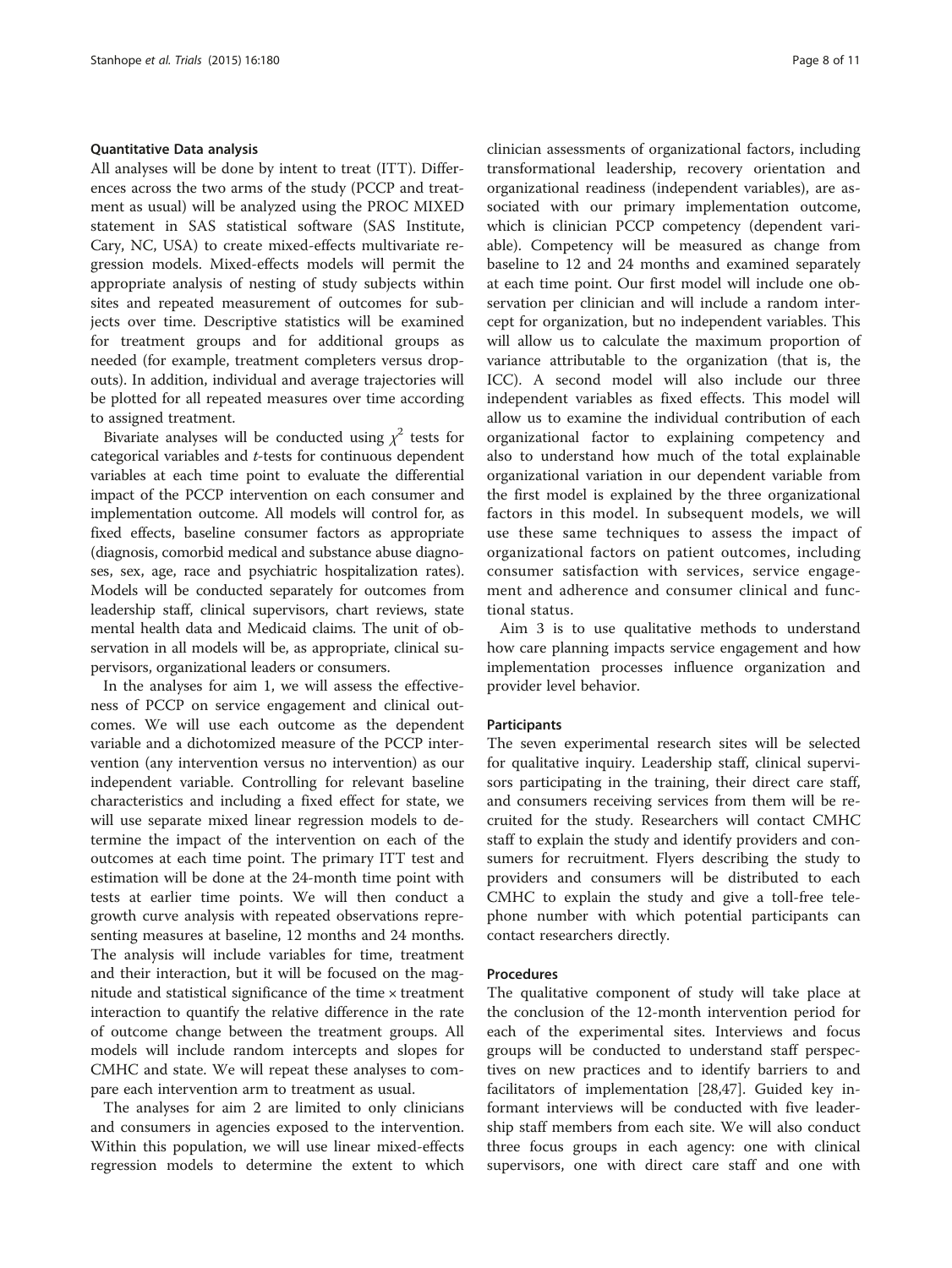consumers. We will recruit 8 to 12 participants per group. The interviews and focus groups with staff will be guided by a review of the RSA and PCCQ–provider version scores obtained at baseline and 6 months. Staff will be asked about service planning and its influence on engagement and consumer outcomes. The consumer focus group will be guided by the Person-Centered Care Planning Quality Indicator, which has seven items about consumers' experience of service planning. Consumers will then be asked about their engagement in services and how this relates to the service-planning process. The research team will coordinate with the CMHC director or designee to schedule interviews and focus group meetings.

#### Qualitative data analysis

Data will be analyzed according to grounded theory, one of the most systematized of the qualitative methods [\[48](#page-10-0)]. Grounded theory encourages inductive thinking and use of the constant comparative method [[49\]](#page-10-0). Our goal is to gain an in-depth understanding of the barriers to, facilitators of and consumer and provider perceptions of service planning, implementation of PCCP and how service planning relates to service engagement and consumer outcomes. Focus group transcripts will be analyzed for themes and divergent opinions with commonly used qualitative data analytic procedures [\[50\]](#page-10-0). These methods will include a component of independent review by more than one person, a discussion and convergence of themes and consensus development. To ensure a maximum degree of trustworthiness and minimize bias, we will deploy strategies for rigor, which will include team debriefings, negative case analysis and audit trail.

#### Mixed methods

The purpose of mixing methods in this study is to use qualitative data to (1) triangulate and expand on the quantitative data on implementation outcomes and (2) interpret the quantitative data on PCCP outcomes. First, focus groups and key informant interviews will triangulate the findings from the implementation outcome measures by allowing us to examine whether participants perceived the implementation strategies to result in the successful uptake of PCCP. Triangulation enhances rigor by providing more than one source of data to examine whether findings are congruent [\[51](#page-10-0)]. The qualitative data can compensate for the potential lack of power in this study to conduct hypothesis testing on implementation outcome variables. The qualitative data will also provide more in-depth data on the implementation process, particularly on unanticipated facilitators and barriers. Second, the focus groups and key informant interviews will generate data on the effectiveness of the PCCP intervention, giving us insight into why PCCP is effective or is not, and they will explain potential variation across sites in PCCP outcomes.

# Ethical issues

For the quantitative component of the study, potential risks are minimal for providers participating in the intervention and completing the surveys. The intervention involves training and consultation that are part of ongoing quality improvement activities instigated by the state. Informed consent will take place prior to participants' completing surveys. We will initially send the providers a notification e-mail, briefly describing how the study is an examination of PCCP and inviting their participation. If they choose to continue, they will be presented with the informed consent statement form to complete. The online survey does not ask for sensitive information, but subjects will be able to refuse to answer any survey question. Confidentiality will be protected for both the individual respondents and the CMHCs; CMHCs will not have access to employees' responses.

For the qualitative component of the study, potential risks to participants are minimal. Informed consent will be obtained prior to the interviews and focus groups. The content of the interviews and focus groups will be confidential and will not be reported to CMHCs. The study has been approved by the New York University Institutional Review Board (number 13–9762). These methods adhere to the Consolidated Standards of Reporting Trials guidelines.

# **Discussion**

The study has a real-world setting within agencies that are subject to changes based on funding and policy changes. Given that the duration of this study is 5 years, we anticipate that there may be structural changes in some of these settings that may impact the implementation of the study. There also may be agency-specific initiatives and implementation of new practices as a result of transformation efforts, particularly in relation to health care reform, that may affect the PCCP process. A potential limitation of the study is that the transfer to PCCP competency from clinical supervisors to direct care staff will not be directly measured. Therefore, the lack of effect could potentially lie in the implementation strategy of training supervisors rather than in the PCCP intervention. However, the qualitative inquiry, which will be focused on the experimental groups, is designed to gain an understanding of the implementation process, and, through interviews of both direct care staff and supervisors, data related to the transfer of PCCP competency will be collected. Another limitation of the study is that consumer outcomes will be measured only with secondary data gathered for Medicaid purposes and statelevel reporting by agencies. Therefore, we will not be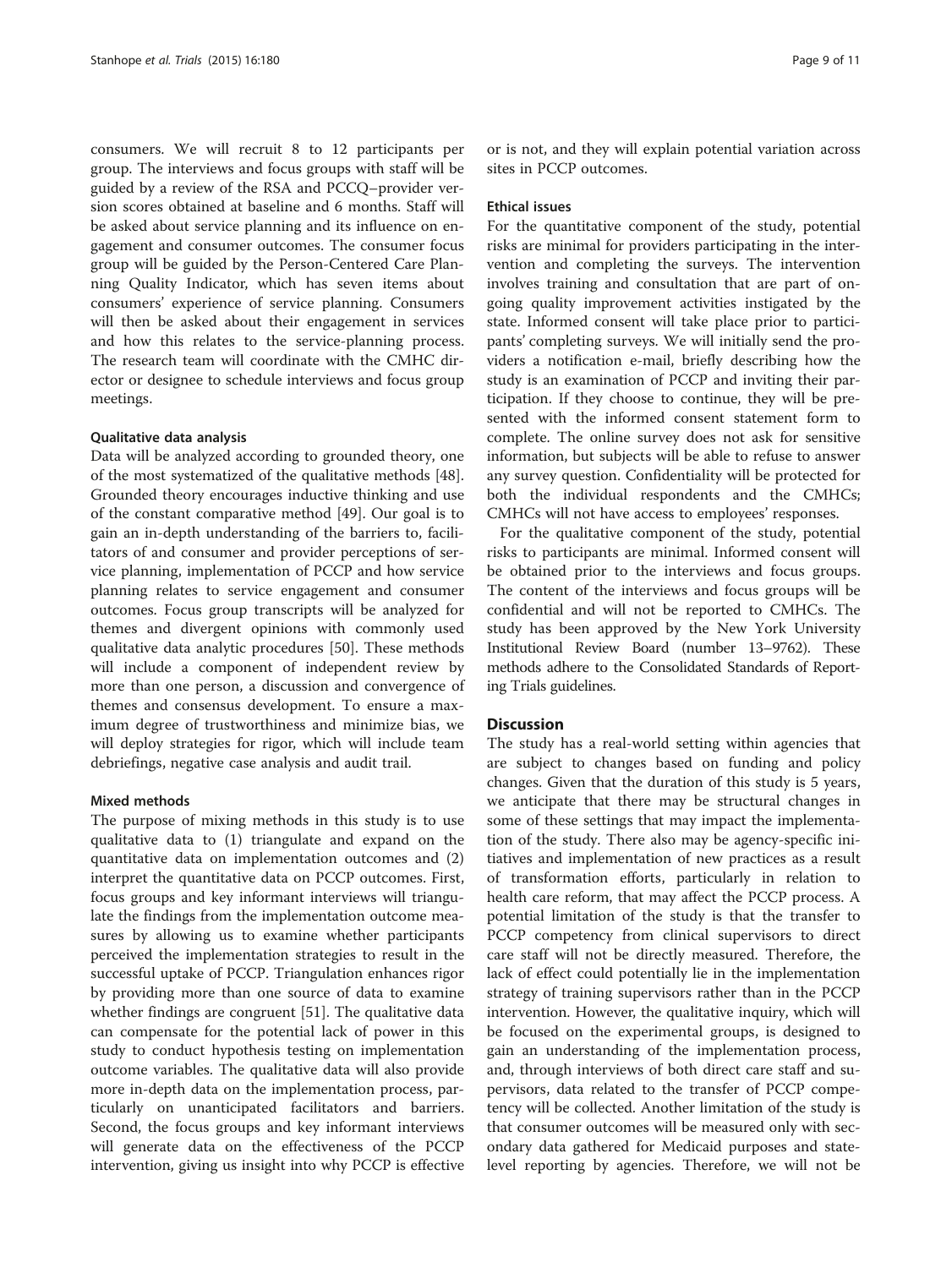<span id="page-9-0"></span>able to report on more nuanced outcomes related to relationships with providers and subjective mental health recovery.

# Conclusions

Designed to bridge the science to services gap, this study is focused on how agencies can bring about the wholesale transformation needed to deliver sustainable person-centered care. The PCCP intervention is designed to address a pressing public health problem—the high rates of disengagement from public mental health services. The aim is to generate valuable guidance on how state systems engaged in the transformation process can best use their limited resources during times of significant fiscal constraint. The study has support from both state policy makers and individual agencies, meaning that that the findings will likely inform future policies and practice. PCCP has the potential to enhance the impact of all EBPs and recovery-oriented practices and bring practice in line with national guidelines that have emerged as a result of health care reform.

By focusing on training supervisors in addition to direct care staff, the study can increase its external validity and build CMHC internal capacity. Training supervisors based upon our experience of conducting statewide training is the most efficient and feasible way to promote agency-wide transformation. We can considerably extend the reach of PCCP with this strategy, allowing for large-scale replication implemented at the state level. Also, training supervisors increases the sustainability of PCCP by building internal skills and capacity among a more stable clinical leadership group, as opposed to focusing efforts on a direct service provider group, which tends to suffer from high rates of turnover within public sector mental health systems. The study addresses implementation by measuring organizational factors to assess both whether the intervention is effective and under what conditions it is effective. In addition, in the qualitative inquiry, we will examine the implementation process from the perspective of multiple stakeholders. By paying attention to organizational factors, we aim to inform the next step in PCCP research, which is to design and test implementation strategies to ensure the successful adoption of PCCP in real-world settings.

#### Trial status

Recruitment, baseline data collection and training of experimental site personnel have been initiated at the research sites. Recruitment of staff began in October 2014.

#### Abbreviations

CMHC: Community mental health clinic; CPT: Current Procedural Terminology code; EBP: Evidence-Based Practice; ICC: Intracluster correlation coefficient; ICD-9-CM: International Classification of Diseases, Ninth Revision, Clinical Modification; ITT: Intent to treat; MPR: Medication possession ratio;

PCCP: Person-centered care planning; PCCQ: Person-Centered Care Questionnaire; RSA: Recovery Self-Assessment–Revised; TA: Technical Assistance.

#### Competing interests

The authors declare that they have no competing interests.

#### Authors' contributions

VS conceived of the study, participated in its design and drafted the manuscript. LD, JT, SCM and MCB participated in the design and implementation of the study and drafted the manuscript. All authors read and approved the final manuscript.

#### Acknowledgments

This study is funded by the National Institute of Mental Health (grant R01 MH099012-01A1). Kendall Atterbury contributed to the drafting of the manuscript.

#### Author details

<sup>1</sup>Silver School of Social Work, New York University, 1 Washington Square North, New York, NY 10003, USA. <sup>2</sup>Department of Psychiatry, Program for Recovery and Community Health, Yale University School of Medicine, 19 Peck Street, Building One, New Haven, CT 06513, USA. <sup>3</sup>Penn School of Social Policy & Practice, University of Pennsylvania, 3701 Locust Walk, Caster Building, Room C16, Philadelphia, PA 19104-6214, USA.

#### Received: 26 November 2014 Accepted: 9 April 2015 Published online: 22 April 2015

#### References

- 1. Kreyenbuhl J, Nossel IR, Dixon LB. Disengagement from mental health treatment among individuals with schizophrenia and strategies for facilitating connections to care: a review of the literature. Schizophr Bull. 2009;35:696–703.
- 2. Olfson M, Mojtabai R, Sampson NA, Hwang I, Druss B, Wang PS, et al. Dropout from outpatient mental health care in the United States. Psychiatr Serv. 2009;60:898–907.
- 3. American Psychiatric Association. Diagnostic and statistical manual of mental disorders. 4th ed. Washington, DC: Author; 1994.
- 4. Kessler RC, Demler O, Frank RG, Olfson M, Pincus HA, Walters EE, et al. Prevalence and treatment of mental disorders, 1990 to 2003. N Engl J Med. 2005;352:2515–23.
- 5. O'Brien A, Fahmy R, Singh SP. Disengagement from mental health services: a literature review. Soc Psychiatry Psychiatr Epidemiol. 2009;44:558–68.
- 6. Lieberman JA, Stroup TS, McEvoy JP, Swartz MS, Rosenheck RA, Perkins DO, et al. Effectiveness of antipsychotic drugs in patients with chronic schizophrenia. N Engl J Med. 2005;353:1209–23.
- 7. Corrigan PW, Angell B, Davidson L, Marcus SC, Salzer MS, Kottsieper P, et al. From adherence to self-determination: evolution of a treatment paradigm for people with serious mental illnesses. Psychiatr Serv. 2012;63:169–73.
- 8. Priebe S, Watts J, Chase M, Matanov A. Processes of disengagement and engagement in assertive outreach patients: qualitative study. Br J Psychiatry. 2005;187:438–43.
- 9. US Department of Health and Human Services. National Consensus Statement on Mental Health Recovery. Rockville, MD: Substance Abuse and Mental Health Services Administration; 2004. [http://store.samhsa.gov/shin/](http://store.samhsa.gov/shin/content/SMA05-4129/SMA05-4129.pdf) [content/SMA05-4129/SMA05-4129.pdf](http://store.samhsa.gov/shin/content/SMA05-4129/SMA05-4129.pdf). Accessed 15 Apr 2015.
- 10. Tondora J, Pocklington S, Gorges AG, Osher D, Davidson L. Implementation of person-centered care and planning: from policy and practice to evaluation. Substance Abuse and Mental Health Services Administration: Washington, DC; 2005. [http://www2.dsgonline.com/web\\_documents/rtp/](http://www2.dsgonline.com/web_documents/rtp/Contributions/Contribution358.pdf) [Contributions/Contribution358.pdf.](http://www2.dsgonline.com/web_documents/rtp/Contributions/Contribution358.pdf) Accessed 15 Apr 2015.
- 11. Adams N, Grieder D. Treatment planning for person-centered care: the road to mental health and addiction recovery. Burlington, MA: Elsevier Academic Press; 2005.
- 12. The President's New Freedom Commission on Mental Health. Achieving the promise: transforming mental health care in America. Final report. DHHS pub no SMA-03-3831. Rockville, MD: Substance Abuse and Mental Health Services Administration, US Department of Health and Human Services; 2003.